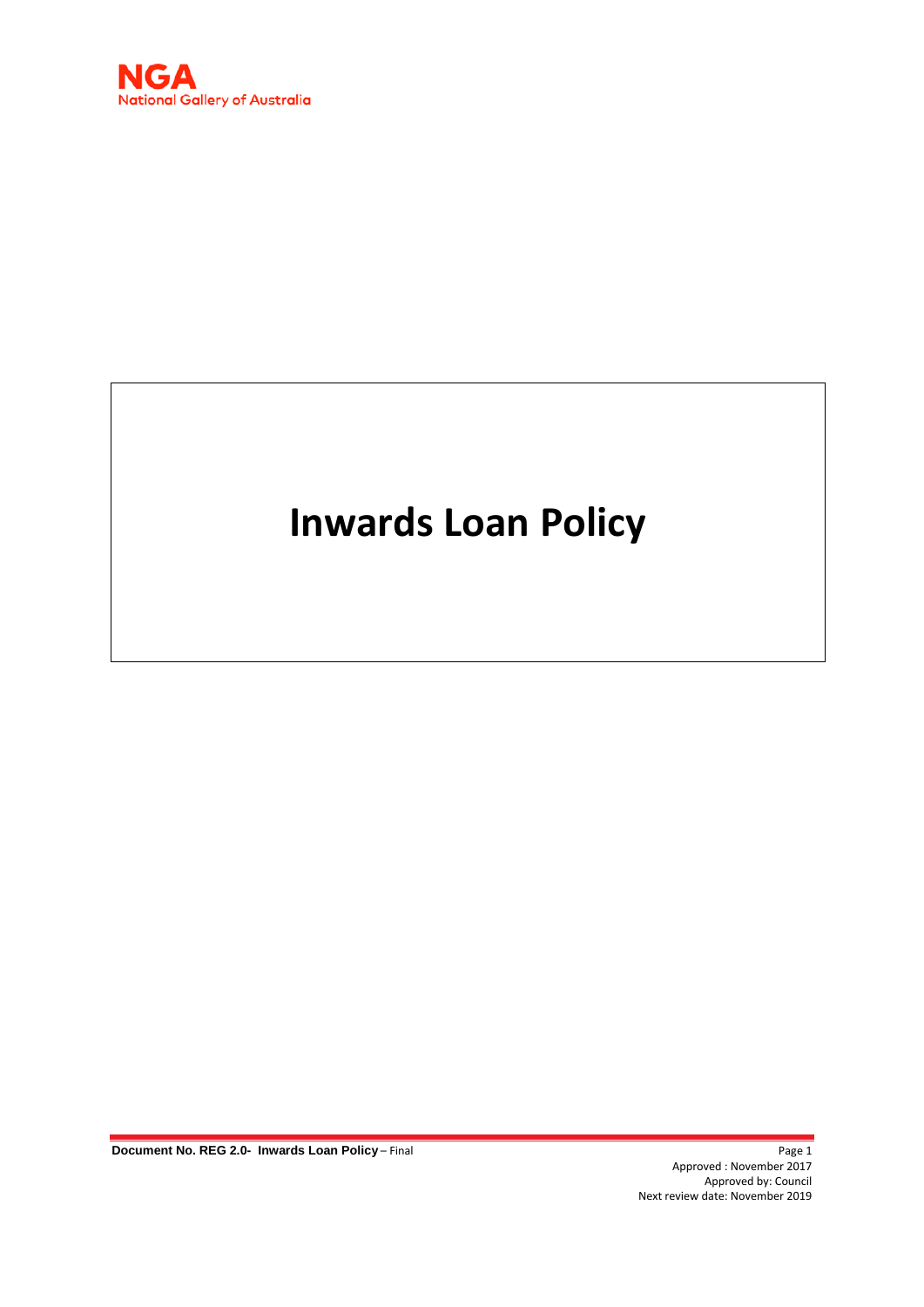

## **Summary**

| <b>Inward Loan Policy</b>                                                         |                                                            |
|-----------------------------------------------------------------------------------|------------------------------------------------------------|
| <b>Description of Policy</b>                                                      | This policy sets out the principles the Gallery adheres to |
|                                                                                   | and the factors it considers when assessing, approving     |
|                                                                                   | and conducting inward loans. For the purposes of this      |
|                                                                                   | policy, inward loans include all loans to the National     |
|                                                                                   | Gallery, as well as NGA Major Exhibitions, Exhibitions     |
|                                                                                   | and NGA Travelling Exhibitions.                            |
|                                                                                   |                                                            |
| Policy applies to                                                                 | <b>区 NGA wide</b>                                          |
|                                                                                   | $\square$ Specific (eg. Department)                        |
| <b>Policy Status</b>                                                              | ⊠ New policy                                               |
|                                                                                   | $\Box$ Revision of Existing Policy                         |
| <b>Approval Authority</b>                                                         | Council                                                    |
| Responsible Officer                                                               | <b>Natalie Beattie</b>                                     |
| Contact area                                                                      | Registration                                               |
| Date of Policy Review*                                                            | August 2019                                                |
| *Unless otherwise indicated, this policy will still apply beyond the review date. |                                                            |
| Related Policies, Procedures, Guidelines                                          | NGA Policy Development Framework and Policy                |
| and Local Protocols                                                               | NGA Risk Management Framework and Policy                   |
|                                                                                   | Aboriginal and Torres Strait Islander Cultural Rights and  |
|                                                                                   | <b>Engagement Policy</b>                                   |
|                                                                                   | Due Diligence and Provenance Policy                        |
|                                                                                   | Exhibitions Development Policy (in development)            |
|                                                                                   | Freedom of Information Policy                              |
|                                                                                   | <b>Outward Loans Policy</b><br>Record-Keeping Policy       |
|                                                                                   | Aboriginal and Torres Strait Islander Reconciliation       |
|                                                                                   | Action Plan (in development)                               |
|                                                                                   | <b>Art Acquisitions Strategy</b>                           |
|                                                                                   | Art Acquisitions Procedure                                 |
|                                                                                   | Code of Ethics                                             |
|                                                                                   | <b>Fraud Strategy</b>                                      |
|                                                                                   | <b>Inward Loans Procedure</b>                              |
|                                                                                   | <b>Outward Loans Procedure</b>                             |
|                                                                                   | Provenance and Due Diligence Research Procedure            |
|                                                                                   | Work of Art Claims and Inquiries Handling Procedure        |

**Document No. REG 2.0- Inwards Loan Policy – Final**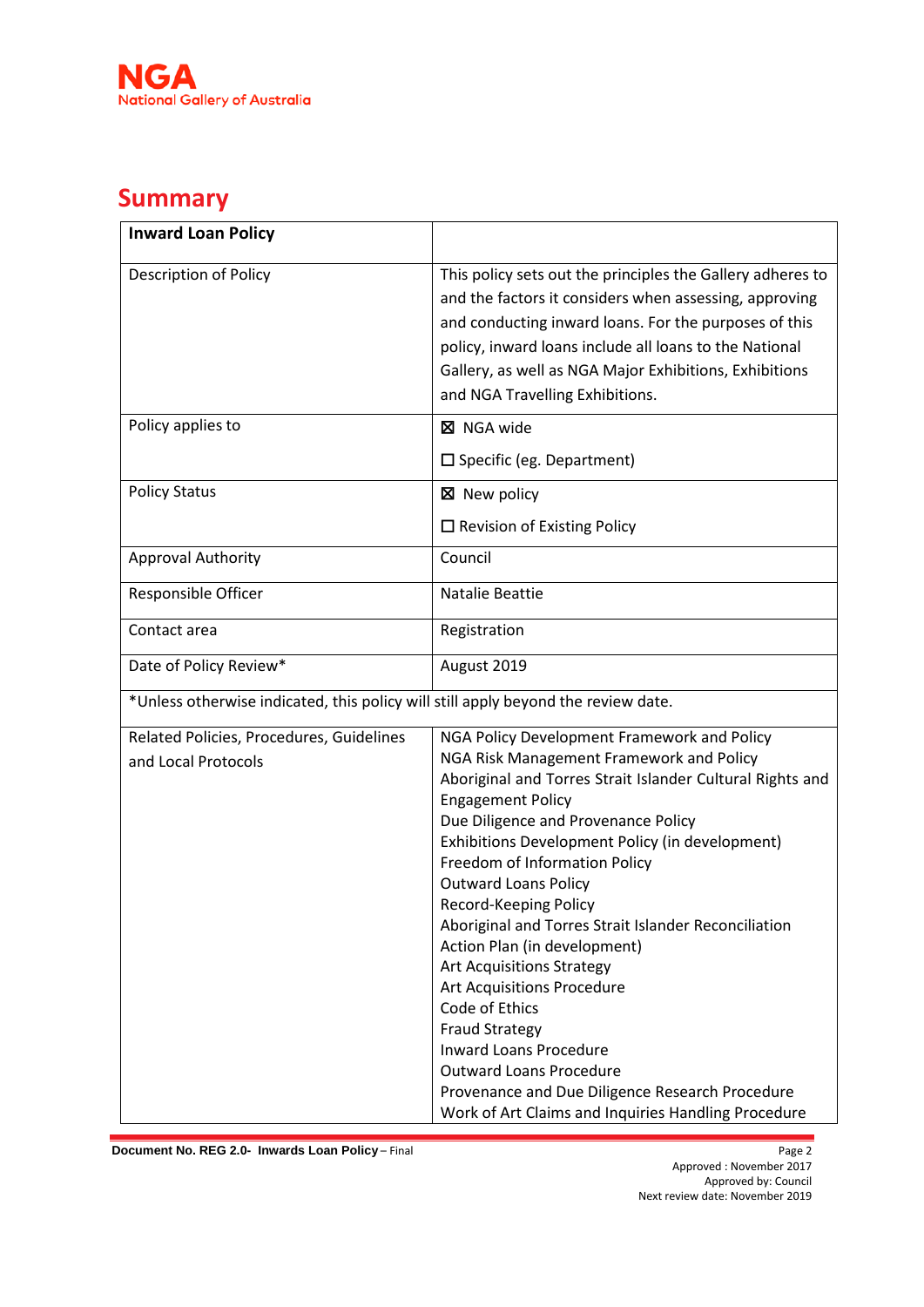

## **Approvals**

| <b>Position</b>           | <b>Name</b>                     | <b>Endorsed</b> | <b>Date</b> |
|---------------------------|---------------------------------|-----------------|-------------|
| <b>Assistant Director</b> | Adam Worrall                    | Yes / No        |             |
| <b>Deputy Director</b>    | Kirsten Paisley                 | Yes / No        |             |
| <b>Director</b>           | Gerard Vaughan                  | Yes / No        |             |
| Council                   | <b>Audit and Risk Committee</b> | Yes / No        |             |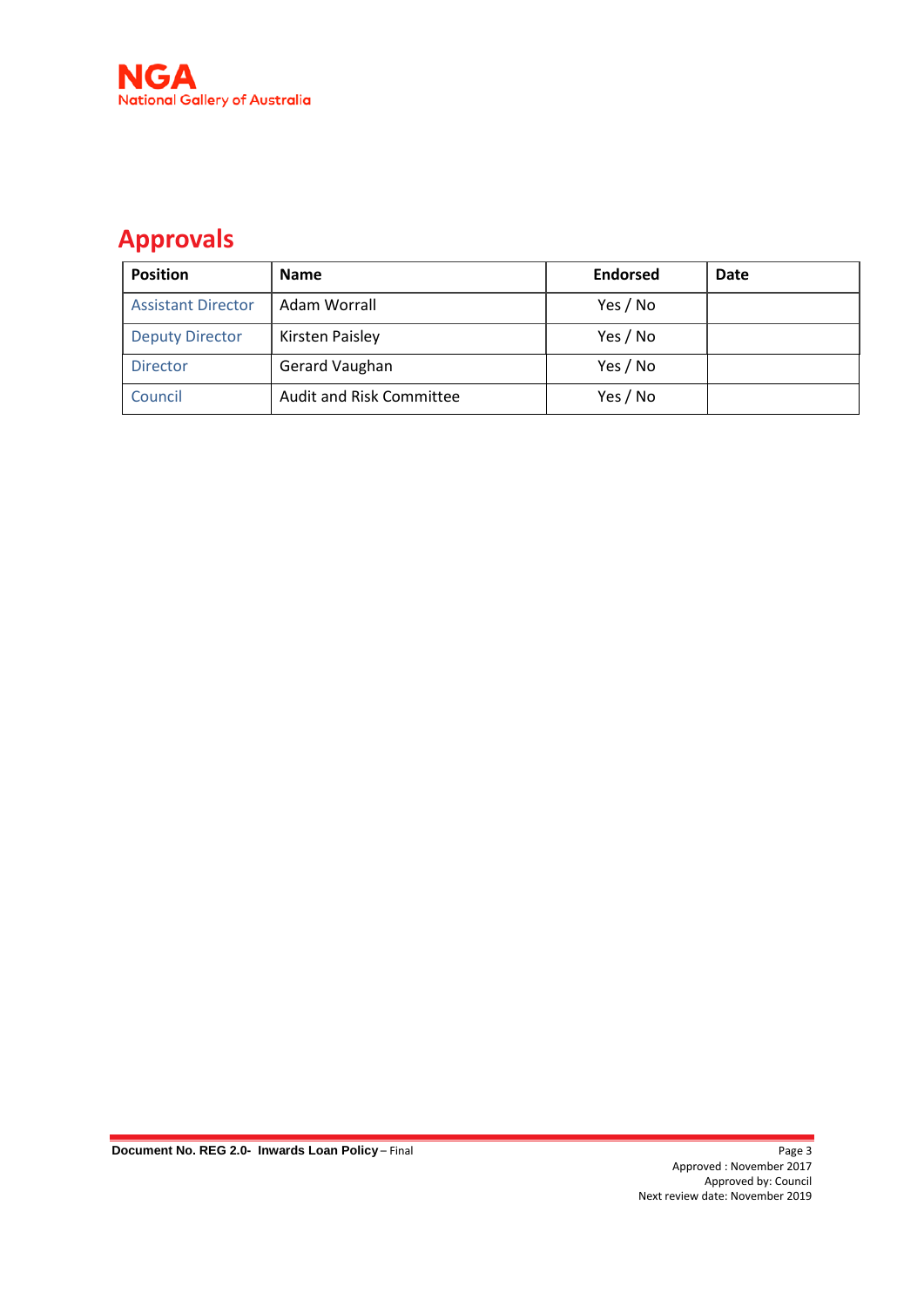

## **Contents**

|    | 1.             |                                                                                           |  |
|----|----------------|-------------------------------------------------------------------------------------------|--|
|    | 2.             |                                                                                           |  |
|    | 3.             |                                                                                           |  |
|    | $\mathbf{4}$ . |                                                                                           |  |
|    | 5.             |                                                                                           |  |
|    |                |                                                                                           |  |
|    |                |                                                                                           |  |
|    |                |                                                                                           |  |
|    |                |                                                                                           |  |
|    |                |                                                                                           |  |
|    |                |                                                                                           |  |
|    |                |                                                                                           |  |
|    |                | 5.4 Additional Considerations for International Inward Loans for Temporary Exhibition  11 |  |
|    |                |                                                                                           |  |
|    |                |                                                                                           |  |
|    |                |                                                                                           |  |
|    |                |                                                                                           |  |
|    |                |                                                                                           |  |
|    | 5.5            |                                                                                           |  |
|    |                |                                                                                           |  |
|    |                |                                                                                           |  |
|    |                |                                                                                           |  |
|    |                |                                                                                           |  |
|    |                |                                                                                           |  |
| 6. |                |                                                                                           |  |
|    | 6.1            |                                                                                           |  |
|    |                |                                                                                           |  |
|    |                |                                                                                           |  |

Document No. REG 2.0- Inwards Loan Policy - Final

Page 4<br>Approved : November 2017 Approved by: Council<br>Approved by: Council<br>Next review date: November 2019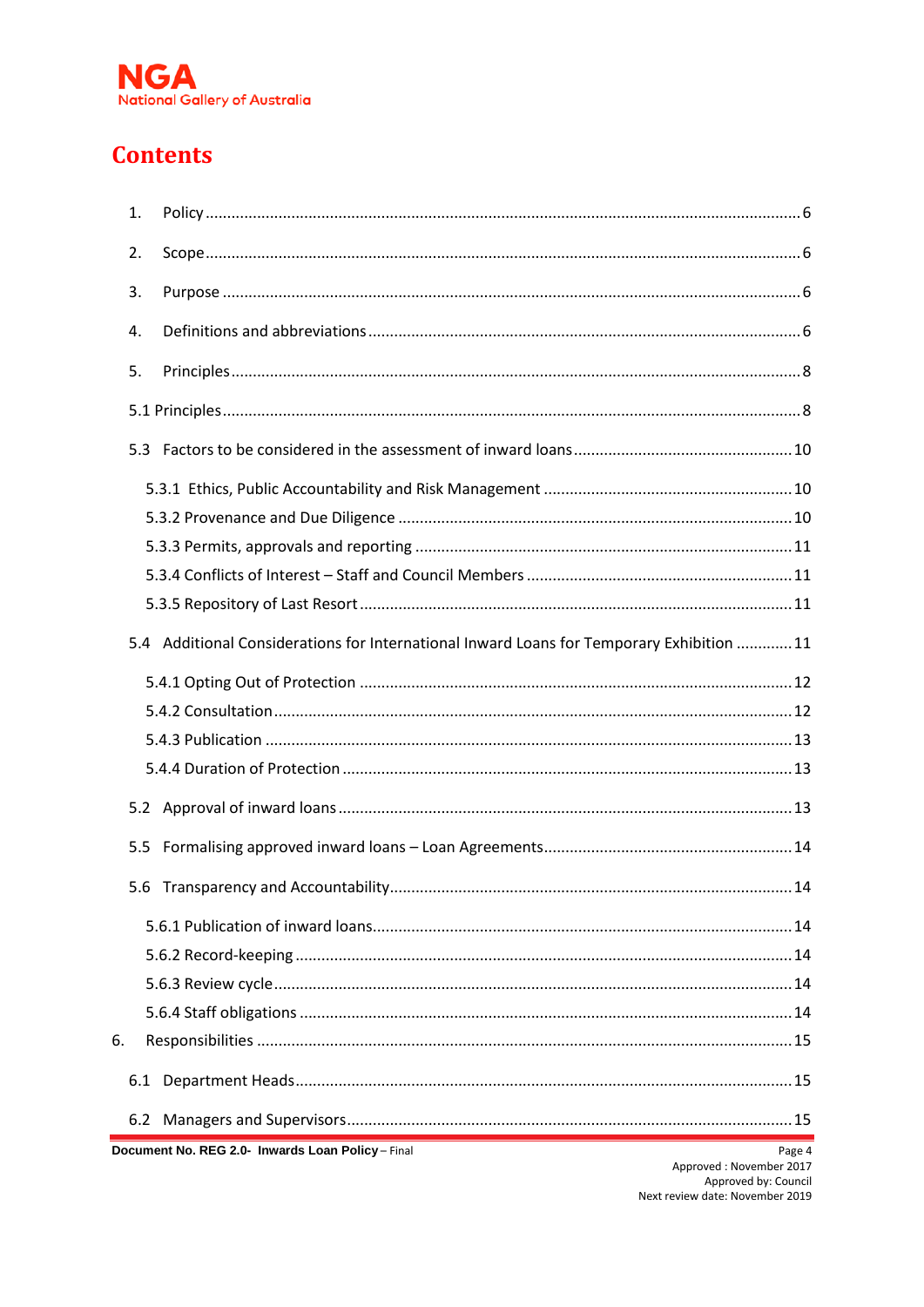

| 7.1 National and International Guidelines, Procedures and Associated Documents15 |  |
|----------------------------------------------------------------------------------|--|
|                                                                                  |  |
|                                                                                  |  |
|                                                                                  |  |
|                                                                                  |  |
|                                                                                  |  |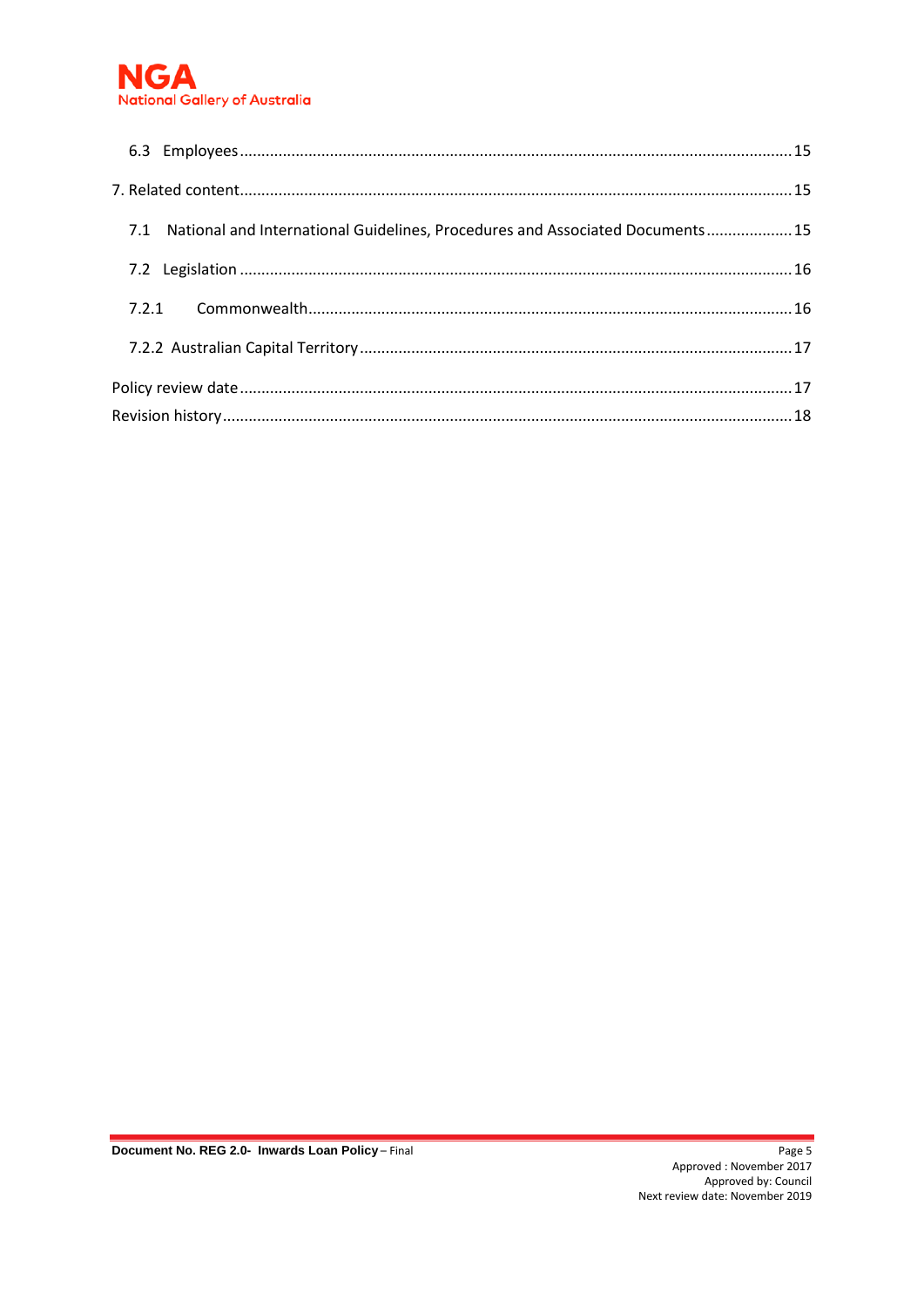

## <span id="page-5-0"></span>**1. Policy**

<span id="page-5-1"></span>Inward Loan Policy.

## **2. Scope**

This policy applies to all activities relating to the inward loan of works of art to the National Gallery of Australia. Nothing in this policy detracts from the terms of any loan agreement to which the Gallery is a party.

## <span id="page-5-2"></span>**3. Purpose**

The Gallery and its functions are determined by the *National Gallery of Australia Act 1975*. The principal functions of the Gallery, as outlined in s6 of the *Act*, are to develop and maintain a national collection of works of art and to exhibit, or make available for exhibition by others, works of art from the national collection. Facilitating access to and appreciation of art through an active and soundly managed Inward Loans program supports the second of these objectives.

This policy sets out the principles the Gallery adheres to and the factors it considers when assessing, approving and conducting Inward Loans. The curatorial premise and initial selection of works for Inward Loans is not described in this policy.

For the purposes of this policy, inward loans include all loans to the Gallery, as well as NGA Major Exhibitions, Exhibitions and NGA Travelling Exhibitions.

The purpose of the policy is to ensure that the Gallery:

(a) manages and negotiates Inward Loans on terms that are ethical, honourable, responsible and visible to public scrutiny; and

(b) maintains and promotes its standing and reputation for excellence in the public and museum community across Australia and internationally.

These objectives are to be achieved by ensuring that the Gallery:

- (a) undertakes only those Inward Loans that are appropriate to its status and function in all circumstances;
- (b) demonstrates best practice in the risk management of potential and actual Inward Loans; and
- (c) avoids an y act or omission that may attract legal liability, involve the Gallery in civil or criminal proceedings, or otherwise compromise the Gallery's position and reputation for integrity in public administration.

## <span id="page-5-3"></span>**4. Definitions and abbreviations**

In this policy,

#### **Aboriginal or Torres Strait Islander Art**

means a work of art:

- (a) by an Aboriginal or Torres Strait Islander artist; or
- (b) containing Aboriginal or Torres Strait Islander themes or content.

Aboriginal and Torres Strait Islander Art is defined in accordance with the Aboriginal and Torres Strait Islander Engagement Policy/ Reconciliation Action Plan

**Document No. REG 2.0- Inwards Loan Policy** – Final **Page 6** Page 6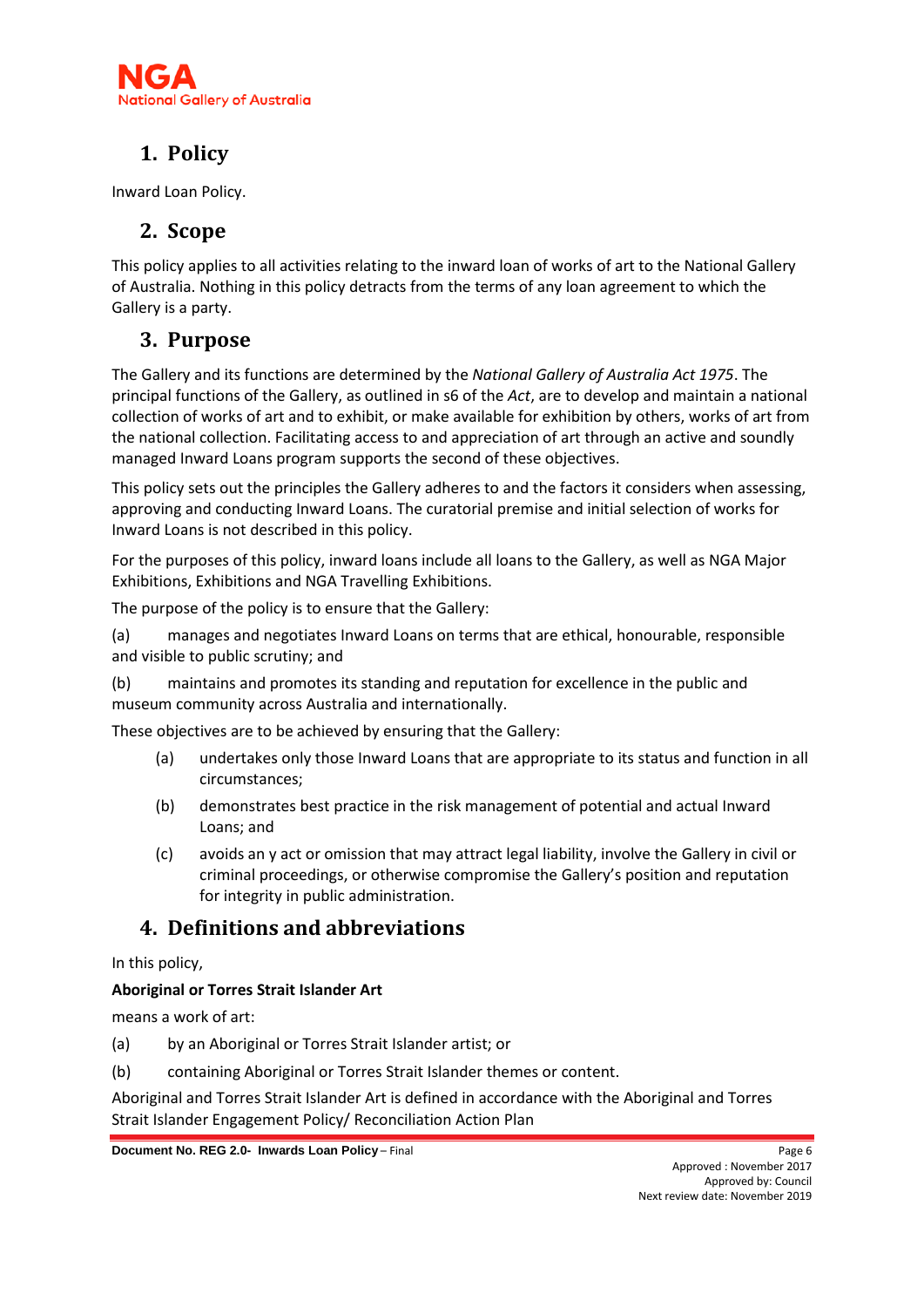

#### **Act**

means the *National Gallery of Australia Act 1975*.

#### **Approved Borrowing Institution**

means an institution approved under Part 3 of the *Protection of Cultural Objects on Loan Act* by the Minister for the Arts, or the Minister's delegate.

#### **Collection**

means works of art in various media that are Gallery property and have been formally accessioned. For the purposes of this policy, the terms work of art, work and related terms are used interchangeably to describe all art or other material Accessioned into the Collection. In this policy, the Collection does not include the Art Archive Collection.

#### **Council Member**

means a member of the Gallery's governing Council appointed in accordance with the *Act*.

#### **Director**

means the Director of the Gallery appointed under the *Act* and includes a person appointed as acting Director.

#### **Due Diligence**

means the thorough assessment of a work of art to evaluate its authenticity, ownership and Provenance and to identify and assess any gaps.

#### **Exhibition Program**

means the forward program and schedule of Temporary, Collection and Travelling Exhibitions

#### **Gallery**

means the National Gallery of Australia, a statutory authority established in accordance with the Act.

#### **Inward Loan**

means any contracted arrangement for the transfer of possession of a work of art or other material to the Gallery on a temporary basis under which the transferor grants a temporary right of possession to the Gallery. It therefore includes Loans in the strict legal sense of gratuitous bailments, bailments that arise from contracts that expressly benefit both the Gallery and the party transferring possession and other sharing arrangements, such as a scheduled rotation of possession among co-Owners.

The terms Lender, Borrower, Lending and Borrowing and Loan and all related or derivative terms are to be construed in the context of this definition and unless otherwise specified, references to Inward Loan or any related terms may apply to proposed, contemplated, potential, approved or realised Loan arrangements. The terms do not apply to transfers of possession to the Gallery where the Gallery is the sole Owner of the object and retains the sole right of possession.

#### **Inward Loan for Temporary Exhibition**

means an Inward Loan made for a finite period for the primary purpose of display at the Gallery venue or in an NGA Traveling Exhibition.

#### **Inward Loan to the Gallery**

means an Inward Loan made for the purpose of display, research or other purposes associated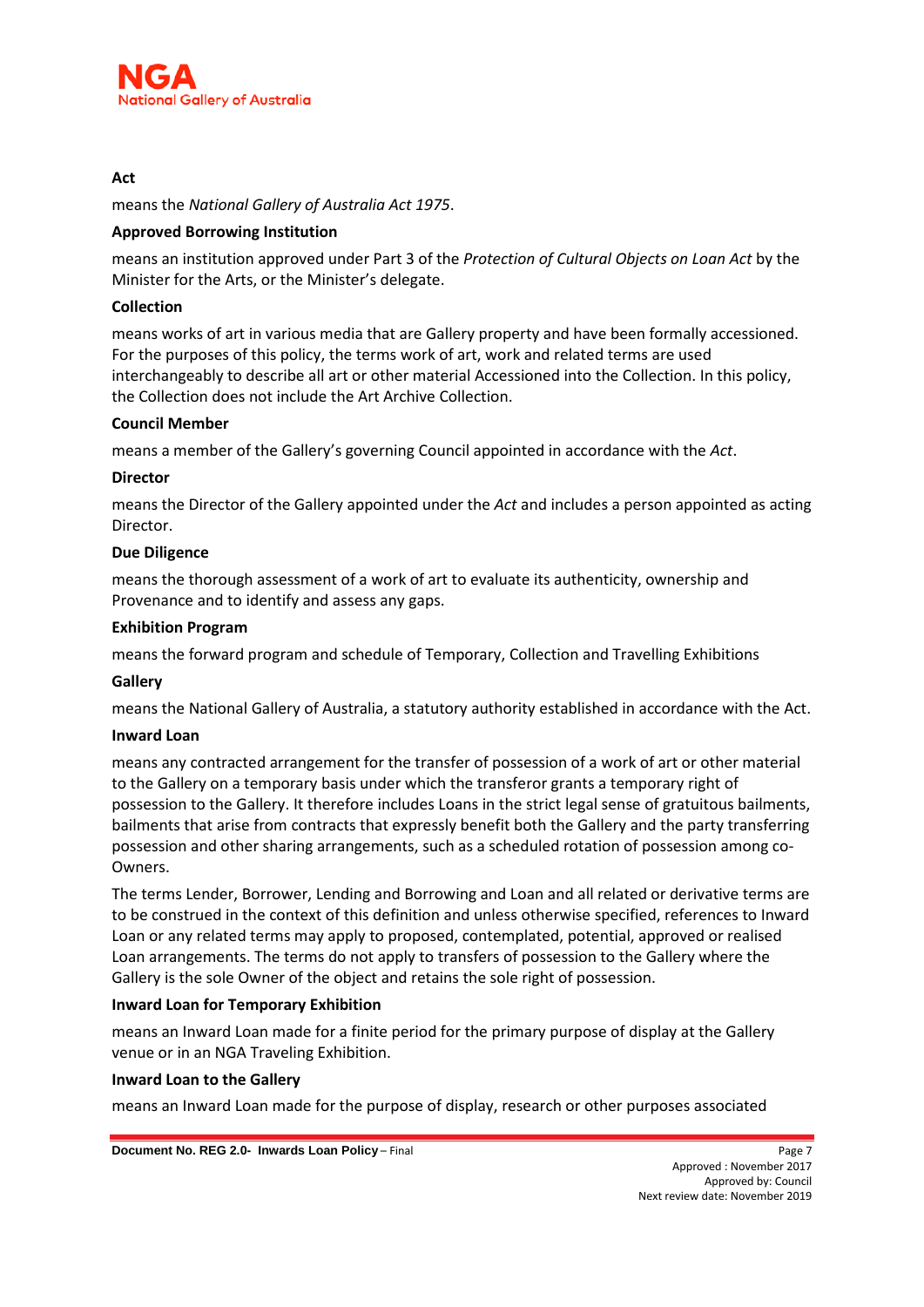

directly with the Gallery's Collection, including but not limited to Exhibition.

#### **International**

means any Loan arrangements pursuant to which a work of art enters Australia from a country outside Australia with the consent of a party ordinarily resident or incorporated outside Australia who grants a temporary right of possession to the work(s) of art to the Gallery for a specified period.

#### **Loan Agreement**

means a formal, legally binding written contract between the Lender, who may be the Owner of the work(s) of art subject to the Loan, or their agent, and the Gallery as Borrower, specifying the work(s) of art and outlining the conditions and terms of the Loan and the responsibilities of each party.

#### **Loans Committee**

means the committee established to review requests for Outgoing Loans from the Collection and inward loans to supplement the Collection display

#### **Owner**

means the party or parties who lawfully possess title to the work of art.

#### **PCOL**

means Protection of Cultural Objects on Loan and is used in this policy in reference to the *Protection of Cultural Objects on Loan Act 2013*, *Protection of Cultural Objects on Loan Regulation 2014* and *Protection of Cultural Objects on Loan Scheme*.

#### **Permanent Collection Exhibition**

means an exhibition of works of art that is largely drawn from the Collection and may include inward loans and/or commissions

#### **Provenance**

means the history of ownership of an item from the time of its discovery or creation to the present day, from which authenticity and ownership is determined.

#### **Temporary Exhibition**

means an exhibition of works of art on display at the Gallery including inward loans and/or commissions and may include works drawn from the Collection.

When used in the context of the whole phrase "inward loan for Temporary Exhibition," this term has a different meaning.

#### **Title**

means the legal right to ownership of property.

#### **Travelling Exhibition**

means an exhibition of work(s) of art that may include works drawn from the Collection, inward loans and/or commissions that the Gallery tours to other venues .

## <span id="page-7-0"></span>**5. Principles**

#### <span id="page-7-1"></span>**5.1 Principles**

Inward loans are critical to the Gallery's capacity to realise its Temporary Exhibition Program as well as contributing significantly to the Collection and Travelling Exhibition Programs. Inward loans also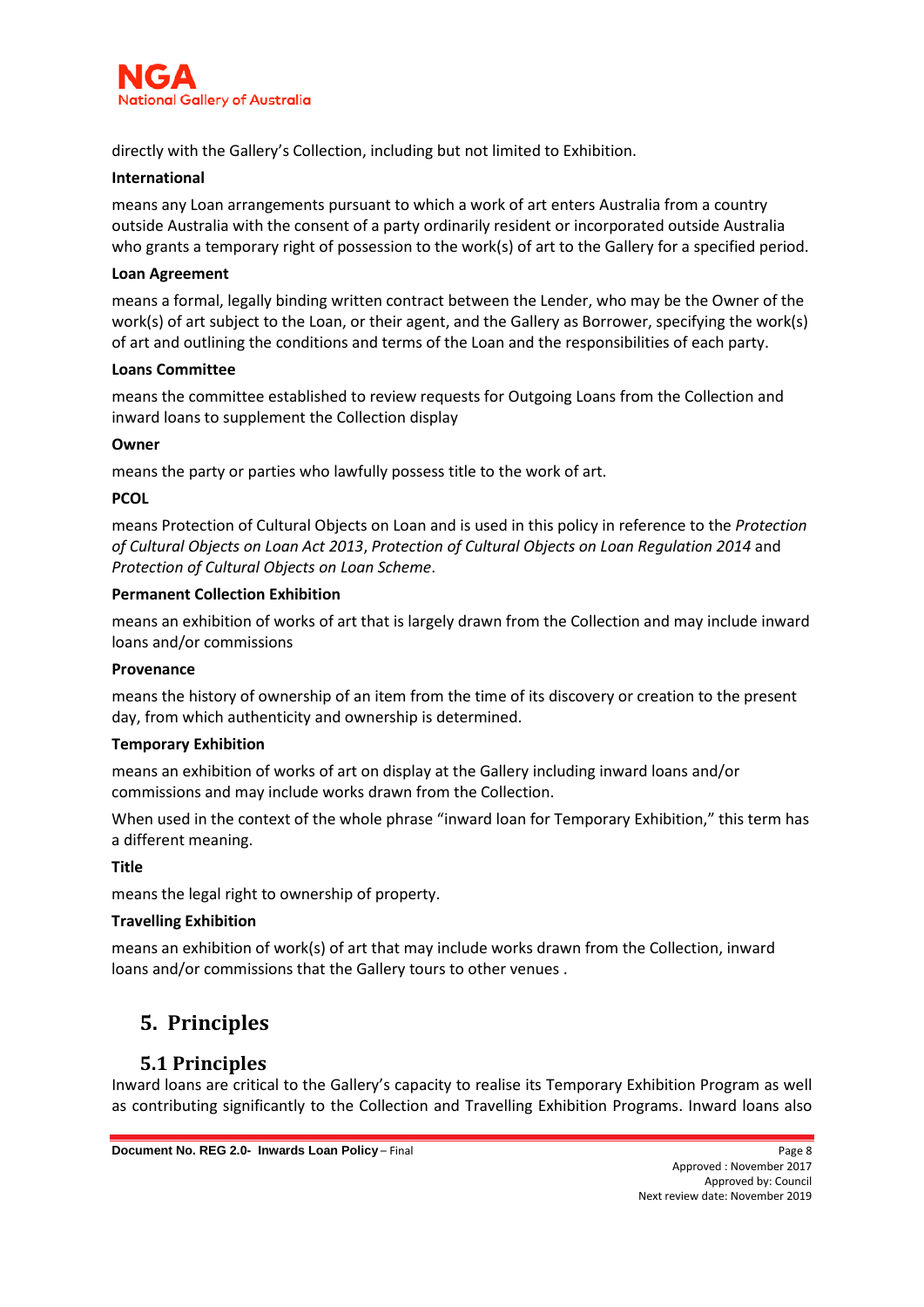provide access to works of art for the purposes of study and research. Inward loans facilitate access to an array of works of art not represented in the Collection, thereby enhancing the academic, educational and economic potential of the Gallery's Exhibition Program. Inward loans also provide important opportunities for the Gallery to engage in scholarly or professional research, or other undertakings related to works of art that may contribute significantly to the Gallery's broader functions.

The Gallery will only borrow works of art where it is confident that:

- (a) the Lender is reputable;
- (b) the Owner(s) hold valid Title to the work;
- (c) where the Lender is not the sole Owner, the Lender has the legal authority to enter into the Loan either:
	- i. on behalf of the Owner and/or co-Owners as an agent or representative; or
	- ii. as the party who would reasonably be expected to have possession, custody or control of the work of art for the period of the Loan, were that arrangement not in place.
- (d) the works have not been illegally exported from the country of origin or any intermediary countries and relevant export licenses and permits have been or will be obtained for export from the country from which they will be exported;
- (e) the import of the works into Australia doesn't contravene Australian import restrictions, or international treaties or conventions to which Australia is a party or signatory;
- (f) the works have not been obtained through illicit or unauthorised means;
- (g) there are no current or outstanding third-party claims on the works.

The Gallery recognises the *UNESCO Convention on the Means of Prohibiting and Preventing the Illicit Import, Export and Transfer of Ownership of Cultural Property 1970* and acknowledges that Australia is a signatory to the *Convention*. The Gallery also recognises and is bound by the terms of the *Protection of Movable Cultural Heritage Act 1986*, the *Protection of Cultural Objects on Loan Act 2013*, and *Protection of Cultural Objects on Loan Regulation 2014* and is guided by the *ICOM Code of Ethics*, *Museums Australia Code of Ethics*, and the *Australian Best Practice Guide to Collecting Cultural Material*.

The Gallery will remain aware of and vigilant to all risks of legal and ethical controversy that may arise in connection with inward loans and will respond in a timely manner to notice of matters that bear upon the legal, ethical and social propriety of a loan.

The Gallery recognises that the Owner of a work may elect to have the loan negotiated and managed on their behalf by an agent or third party or may elect to remain anonymous. In such instances, the identity of the Owner must be made known to the Gallery and documented in the Loan Agreement. With the exception of this requirement and to the extent that it is able to do so within legislative and policy parameters, the Gallery will comply with this request.

The Gallery will borrow works for a fixed period only, which will be agreed between all parties and which can be extended by mutual agreement. Works of art will not be accepted for loan for an indefinite period.

The Gallery will exercise the same standard of care for works of art on inward loan as it does for the national collection in accordance with established procedures and professional museum standards.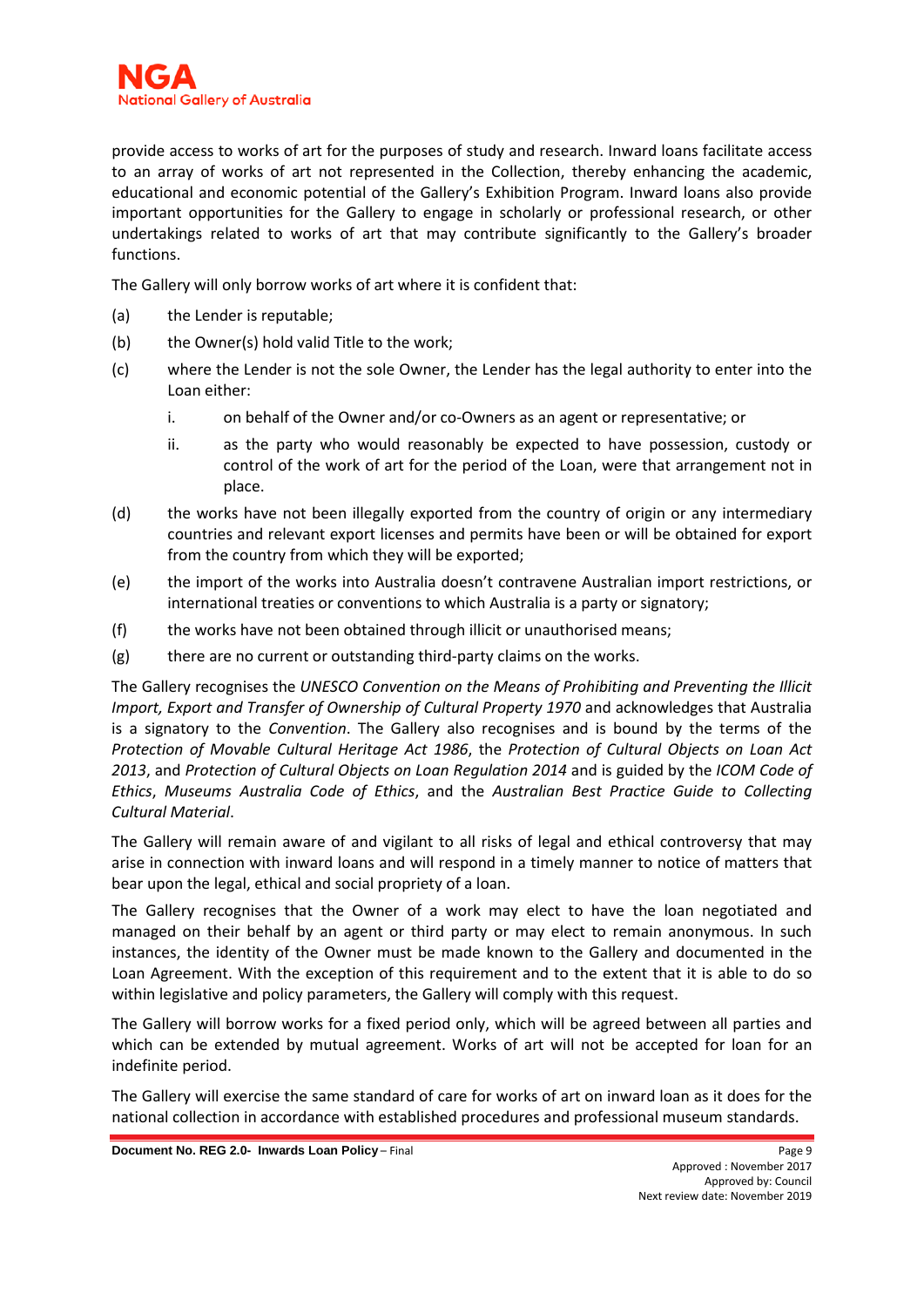

On occasion, the Gallery may hold works in trust for a brief period for another museum or gallery or in accordance with statutory requirements. For the purposes of this policy, these circumstances do not constitute inward loans and will be considered custodial arrangements, managed in accordance with established procedures.

### <span id="page-9-0"></span>**5.3 Factors to be considered in the assessment of inward loans**

#### <span id="page-9-1"></span>**5.3.1 Ethics, Public Accountability and Risk Management**

When considering a work of art for Inward Loan, the Gallery will:

- (a) practice and be prepared to show that it has practiced high standards of due diligence;
- (b) applying those standards, seek to establish by all reasonable means all accessible information on the provenance, legal and ethical status and general legitimacy of the work of art and on the legitimate interests of third parties;
- (c) base the decision whether to borrow and the terms on which inward loans are entered into on a thorough and conscientious appraisal and risk assessment of the information obtained; and
- (d) maintain thorough records of the process of inward loan proposal, investigation and decision-making.

The Gallery will not accept an inward loan on terms that require it to:

- (e) suppress reasonable misgivings about the work of art or transact on the basis of a flawed provenance;
- (f) compromise its standing, integrity or freedom to act conscionably; or
- (g) act in any other manner contrary to the dictates of conscience and the public interest.

#### <span id="page-9-2"></span>**5.3.2 Provenance and Due Diligence**

In determining whether to enter into an inward loan, the Gallery will evaluate the available provenance information and undertake due diligence to enable it to make an informed assessment.

The following will assess provenance information and determine requirements for further investigation before seeking approval to proceed with the Loan:

- (a) inward loans for Temporary or Travelling Exhibitions the relevant curatorial staff in consultation with the Provenance Manager;
- (b) inward loans to the Collection and for other purposes the relevant curatorial staff in consultation with the Provenance Manager.

Investigation, risk assessment and decision making will be undertaken and documented in accordance with the Provenance and Due Diligence Research Procedures.

When undertaking an inward loan, the Gallery will require the Lender to provide warranties and indemnities regarding their account of provenance, ownership and/or possession.

After undertaking due diligence and determining to proceed with an inward loan, if, in the course of the negotiation or conduct of the Loan information emerges that has the potential to expose the Gallery to legal entanglement or to render the Loan ethically contentious, in accordance with

**Document No. REG 2.0- Inwards Loan Policy** – Final **Page 10** Page 10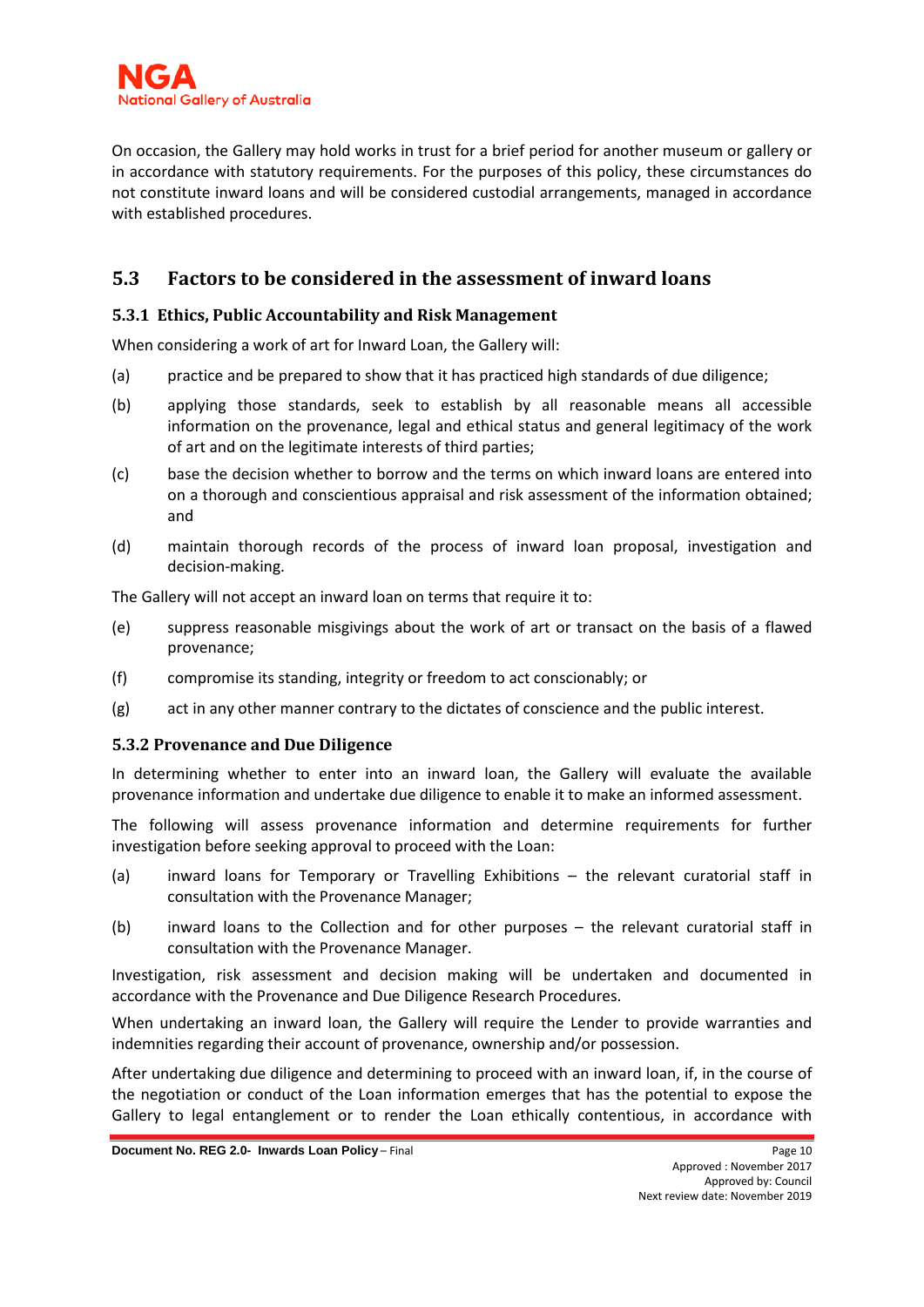

Provenance and Due Diligence Research Procedures, further investigation and risk assessment will be undertaken in order to determine how to proceed.

#### <span id="page-10-0"></span>**5.3.3 Permits, approvals and reporting**

The Gallery will at all times act in compliance with all administrative and legal processes in place at an international, national and territory level and will obtain all necessary permits or approvals and comply with all other reporting and accountability requirements in relation to the import and export of materials to and from Australia.

#### <span id="page-10-1"></span>**5.3.4 Conflicts of Interest – Staff and Council Members**

Unless in exceptional circumstances, works of art in the private collections of Gallery staff will not be accepted for inward loan.

Gallery staff and members of the Gallery's governing Council must declare any conflict of interest in an inward loan. The declared conflict will be minuted. Council members and employees must exclude themselves from any discussion or decision by the Loans Committee and/or Council in relation to an inward loan in which they have an interest and this will be minuted.

All inward loans from the private collections of Council members or Gallery staff must be publicly acknowledged as being from a "Private Collection."

#### <span id="page-10-2"></span>**5.3.5 Repository of Last Resort**

The Gallery recognises that there may be circumstances in which it will take possession of works that do not conform to the provenance and title standards outlined in this policy due to ethical, cultural or legal considerations. This includes circumstances in which there is a significant risk of damage, loss or destruction of the work if the Gallery fails to act, on the request of Aboriginal or Torres Strait Islander communities or other traditional Owners, or where the Gallery is fulfilling a statutory or legal requirement to do so. Such situations will usually be administered as inward loans in accordance with this policy.

In considering the inward loan of such works, the Gallery will consult with representatives of appropriate communities or groups, the professional museum community and/or relevant governments.

The Gallery will enter into such arrangements on the basis of sound, considered professional and ethical judgements.

Such Loans will be undertaken only in specific circumstances and the Gallery will only enter into such arrangements in instances where the works of art are not being borrowed primarily for Temporary Exhibition purposes.

Such Loans will be assessed and approved in accordance with this policy. The basis for the decision and any variations to the terms of the standard Loan Agreement will be documented in accordance with this policy and associated Inward Loans Procedures.

### <span id="page-10-3"></span>**5.4 Additional Considerations for International Inward Loans for Temporary Exhibition**

The Gallery recognises the significant obligations and responsibilities afforded to Approved Borrowing Institutions under the terms of the *PCOL Act*. The Gallery will comply with the terms of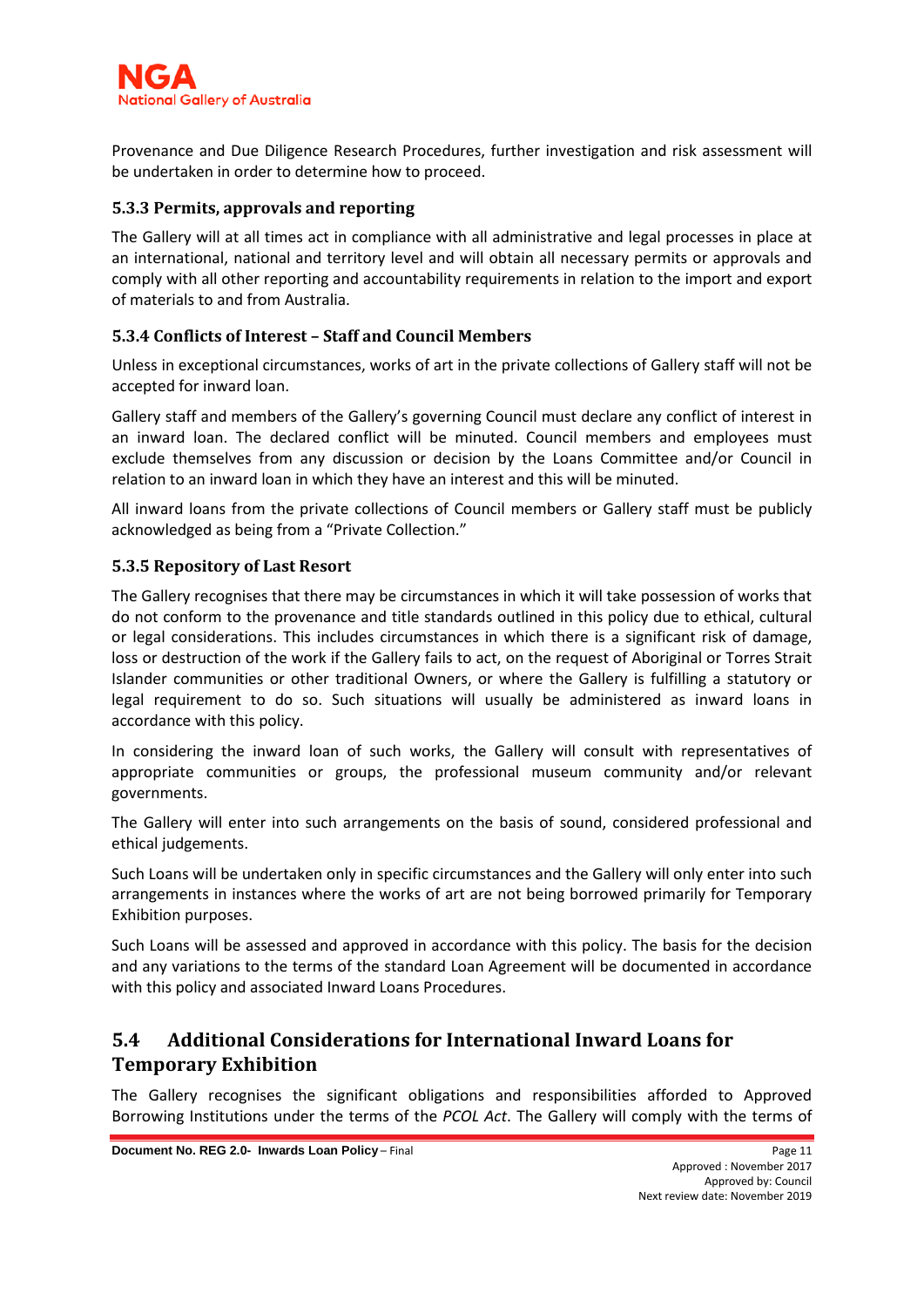

the *PCOL Act* and *Regulation* in order to enable the subjects of eligible International inward loans for Temporary Exhibition to access the available immunity from suit and seizure in accordance with Part 2 of the *PCOL Act*.

The Gallery recognises that in accordance with the terms of Part 2 of the *PCOL Act*, inward loans for the purpose of inclusion in Collection Exhibitions and other Collection displays and Travelling Exhibitions within Australia are subject to the same eligibility requirements and protections as inward loans to Temporary Exhibitions.

In accordance with the Inward Loans Procedures, the Gallery will comply with all reporting, transparency and accountability requirements under the *PCOL Regulation*.

#### <span id="page-11-0"></span>**5.4.1 Opting Out of Protection**

The Gallery acknowledges that there will be instances in which the protections afforded by the *PCOL Act* are not required either due to the managed nature of the risks or a willingness on the part of both the Gallery and the Lender to forego the protections. In such instances, the Gallery may elect to opt out of protection and will do so in accordance with the terms of the *PCOL Act* and the Inward Loans Procedures.

The decision to opt out of protection will be determined by the Director or his/her delegate in relation to inward loans for Temporary Exhibition, and inward loans to the Collection.

The Gallery is committed to ensuring transparency and ethical dealings in its interactions with Lenders and will liaise with the Lender regarding the decision to opt-out and the Lender will be advised in writing prior to the inward loan commencing that the Loan will not be afforded PCOL protections. The grounds for the decision and the Lender's agreement will be documented in accordance with the Inward Loans Procedures.

Loans for which protections have been waived in accordance with this section are not subject to any of the other requirements of Section 5.4 of this policy.

#### <span id="page-11-1"></span>**5.4.2 Consultation**

Where relevant and in accordance with the PCOL Regulation, consultation with appropriate individuals, groups, communities or statutory bodies will be undertaken as part of the assessment of an International inward loan for Temporary Exhibition. Consultations will inform the decision making as to whether the Gallery will proceed with a Loan.

The Gallery will undertake consultation where the work:

- (a) relates to or holds particular significance for an individual, group or community in Australia;
- (b) was created by an Aboriginal or Torres Strait Islander artist, contains Aboriginal or Torres Strait Islander themes or content, or relates to an Aboriginal or Torres Strait Islander person or community; or
- (c) is a document or record that may be relevant to a State, Territory or National Archive or Government Records Office.

The Gallery is committed to the principle that consultation facilitates the establishment and strengthening of the Gallery's relationships with its various communities. Accordingly, consultation will be undertaken in a manner that is both outcomes-focused in relation to the inward loan in question and meaningful in the longer-term. Consultations will be conducted in an open, ethical, transparent and accountable manner, recognising at all times the cultural, social, spiritual and linguistic diversity of the individuals and communities involved. Consultations will be structured and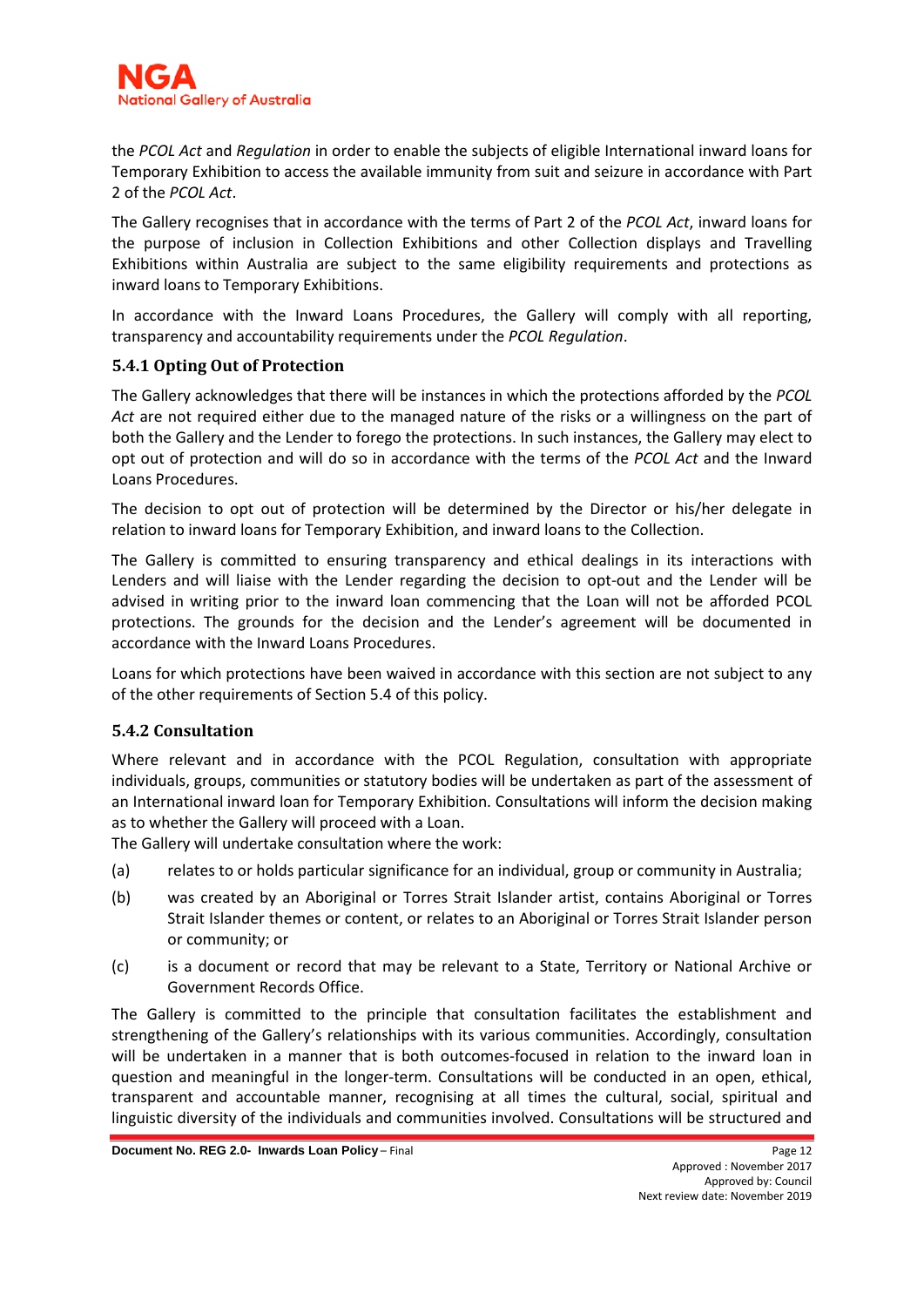

undertaken in a manner consistent with the Inward Loans Procedures.

The Gallery will ensure an appropriate amount of time is allocated for consultation and further follow-up and will ensure that all parties are aware of the timeframe for consultation and decisionmaking about whether and on what terms the inward loan will proceed.

Where relevant, consultation will be undertaken for works for inward loan for Temporary Exhibition on each occasion of Loan, irrespective of whether the work has been previously borrowed.

#### <span id="page-12-0"></span>**5.4.3 Publication**

For at least four weeks prior to the import of an International inward loan for Temporary Exhibition and until it is exported from the country, the Gallery will publish on its public website core information and an image of the work of art, in accordance with Part 6 of the PCOL Regulation and the Inward Loans Procedures.

In exceptional circumstances, the Gallery may seek an exemption from publication for nominated inward loans in accordance with the PCOL Regulation and the Inward Loans Procedures.

Any claims or concerns arising from the publication of works of art will be taken very seriously and handled in a timely manner by the Gallery, in accordance with the Work of art Claims and Inquiries Handling Procedures and the PCOL Regulation.

#### <span id="page-12-1"></span>**5.4.4 Duration of Protection**

In accordance with the PCOL Act, protection is available for a maximum of two years from the date on which the work was imported into Australia, unless approval to extend is granted. In the event that an inward loan protected under the terms of the PCOL Act will endure beyond the two year period, the Gallery may request an extension in accordance with the requirements of the Scheme and the Inward Loans Procedures at a minimum of six weeks prior to the end of the protection period. If an extension is not requested and approved, the Gallery recognises that under the terms of the PCOL Act, protections will cease.

In the event that protection will expire during the course of a Loan, the Gallery will advise the Lender at the earliest possible convenience prior to the end of the protection period in accordance with the Inward Loans Procedures.

#### <span id="page-12-2"></span>**5.2 Approval of inward loans**

All inward loans for Temporary or Travelling Exhibitions must be approved by the Director or his/her delegate.

All inward loans for purposes other than Temporary Exhibition will be endorsed by the Loans Committee.

Once approved by the Director or his/her delegate, inward loans for Temporary Exhibition will be formally requested in writing from the Lender by the Director.

In deciding whether to approve an inward loan, consideration will be given to:

- (a) the *Act*;
- (b) the terms of this policy;
- (c) the findings of provenance and due diligence investigations, conducted in accordance with the Provenance and Due Diligence Research Procedures; and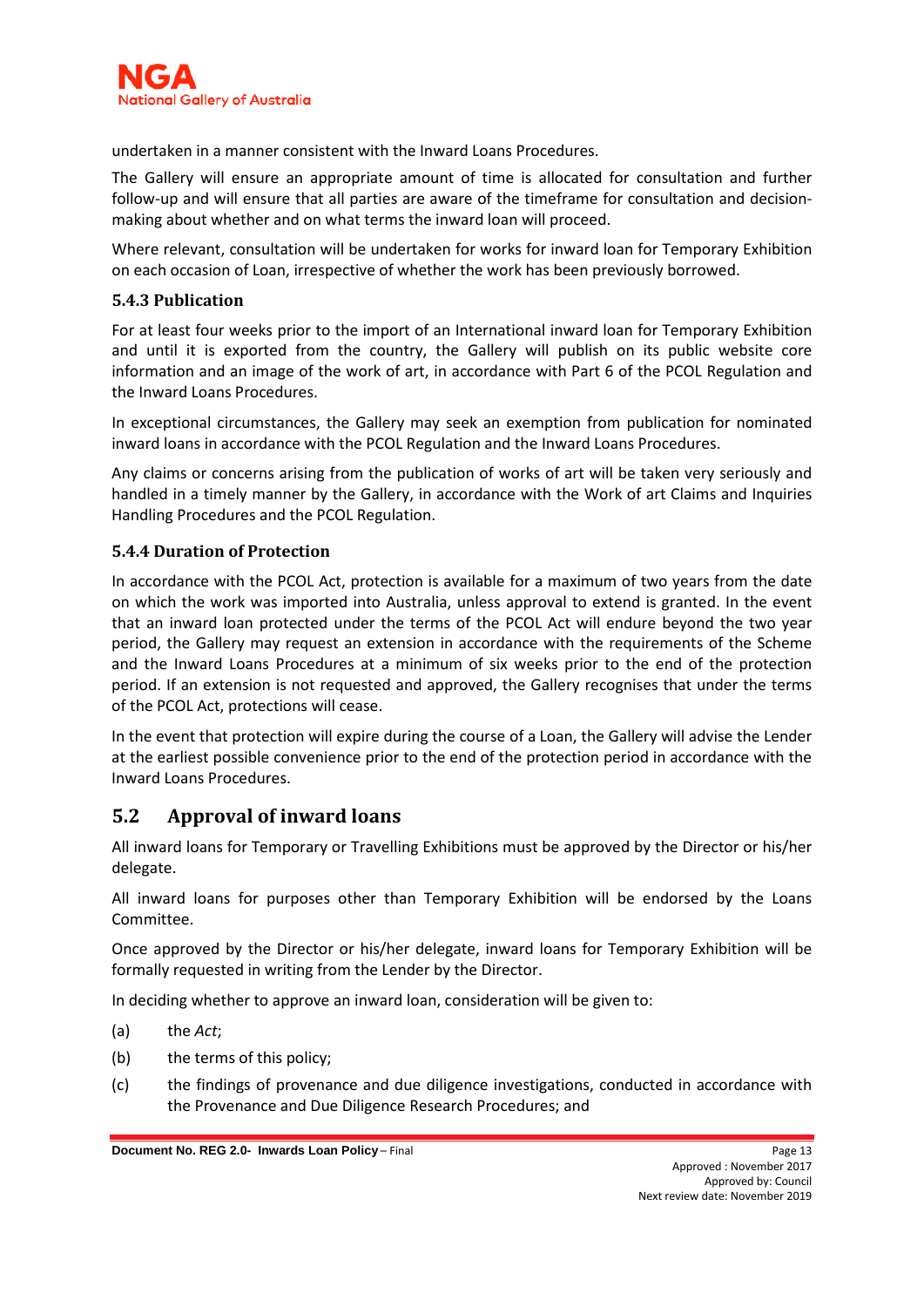

(d) outcomes and recommendations arising from any community consultations.

The grounds for approval of any Inward Loans that do not accord with the considerations outlined in this policy will be minuted by the delegated authority.

#### <span id="page-13-0"></span>**5.5 Formalising approved inward loans – Loan Agreements**

Following Gallery approval to proceed with an inward loan, if the Lender agrees in principle to the Loan, the Head of Registration will thereupon assume responsibility for negotiation and Loan arrangements.

In consultation with the Lender, the Head of Registration will determine the identity of the party responsible for issuing the Loan Agreement and on whose terms the Loan will be concluded.

Where the Gallery is responsible for issuing the Loan Agreement, inward loans are concluded using the Gallery's Inward Loan Agreement which outlines standard terms, amended by special negotiation when so required in accordance with the Inward Loans Procedures. Where the Lender's Loan Agreement is used, the conditions will be assessed to ensure they are consistent with the principles outlined in this policy and the Gallery's Inward Loan Agreement. Where necessary, amended or additional clauses to the Lender's Agreement will be negotiated.

Loan Agreements for inward loans for Temporary Exhibitions, including Travelling Exhibitions, are approved and endorsed under the delegated authority of the Director by the Head of Registration. Loan Agreements for inward loans for all other purposes, including inward loans to the Collection are approved and endorsed under the delegated authority of the Director by the Head of Registration.

#### <span id="page-13-1"></span>**5.6 Transparency and Accountability**

#### <span id="page-13-2"></span>**5.6.1 Publication of inward loans**

In addition to publication requirements specific to inward loans protected under the terms of the *PCOL Act*, the Director will ensure that a list of all inward loans to the Collection is published in the Gallery's Annual Report.

The Gallery may publish or make available a printed or online catalogue or other document for each Exhibition listing the works of art that are included in the Exhibition.

#### <span id="page-13-3"></span>**5.6.2 Record-keeping**

In accordance with the Record-Keeping Policy and established procedures, staff will maintain records (paper-based and/or electronic) for each inward loan, including inward loans that are not approved, documenting relevant information and decision-making.

#### <span id="page-13-4"></span>**5.6.3 Review cycle**

The Assistant Director Exhibitions and Collections Services will ensure the policy is reviewed at a minimum every two years.

#### <span id="page-13-5"></span>**5.6.4 Staff obligations**

Staff involved in the assessment, approval and administration of inward loans are bound by the Gallery's Code of Ethics and other relevant Gallery documents, including but not limited to the: Due Diligence and Provenance Policy; Professional and Personal Conduct Guidelines; Fraud Strategy;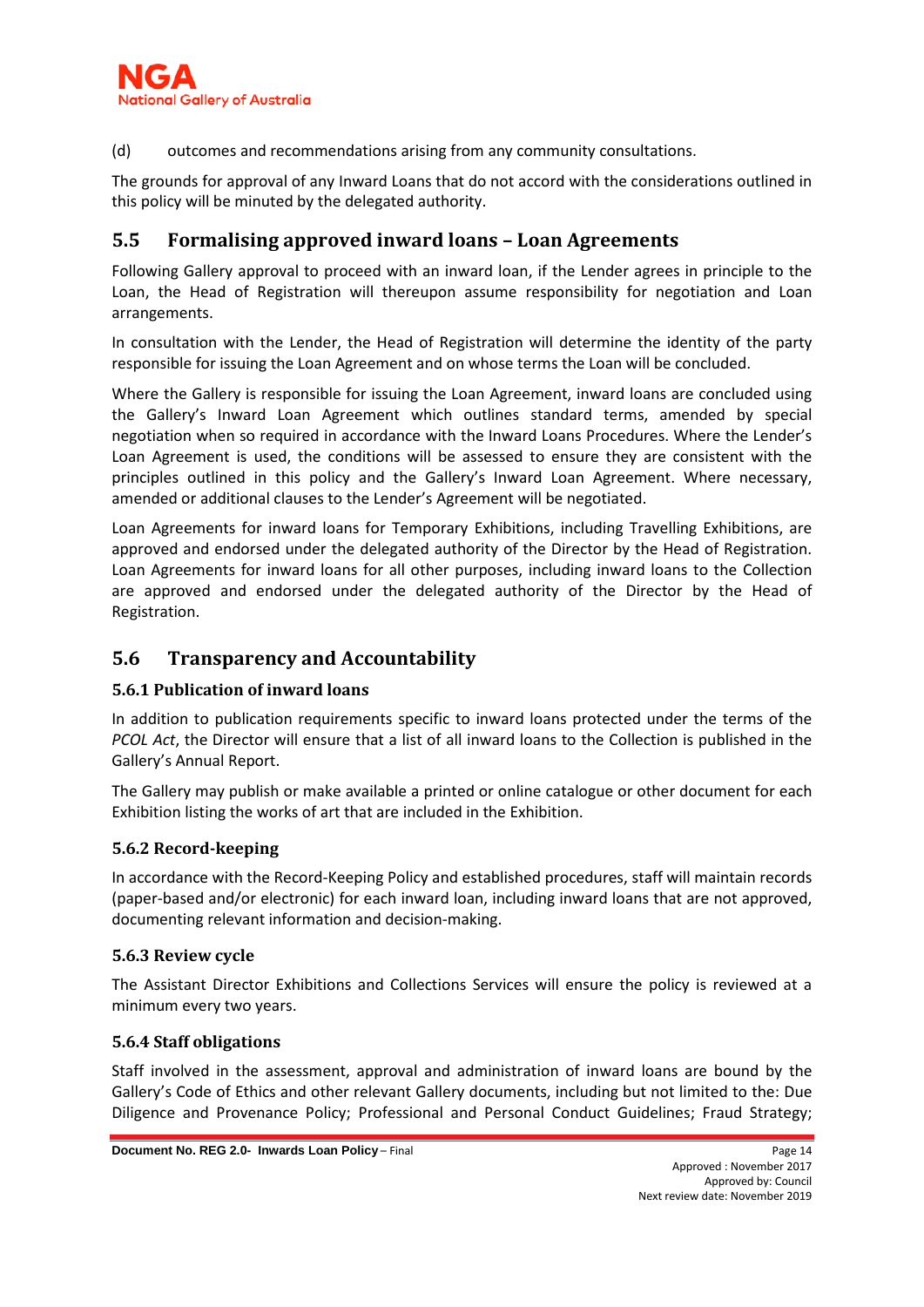

<span id="page-14-0"></span>Record-Keeping Policy; Risk Management Framework and Policy.

## **6. Responsibilities**

#### <span id="page-14-1"></span>**6.1 Department Heads**

Department Heads are responsible for:

- (a) ensuring that employees under their management are aware of, have an understanding of and are implementing the requirements of this policy; and
- (b) providing further training and instruction in the procedures noted in this policy, when requested by an employee or when requirements are identified in consultation with the employee.

### <span id="page-14-2"></span>**6.2 Managers and Supervisors**

Managers and Supervisors are responsible for:

- (a) ensuring that employees under their management are aware of, have an understanding of and are implementing the requirements of this policy; and
- (b) recommending further training and instruction in the procedures noted in this policy, when requested by an employee or when requirements are identified in consultation with the employee.

## <span id="page-14-3"></span>**6.3 Employees**

Employees are responsible for:

- (a) maintaining an understanding of and implementing the requirements of this policy; and
- <span id="page-14-4"></span>(b) requesting further training and instruction in the procedures noted in this policy when necessary .

## **7. Related content**

## <span id="page-14-5"></span>**7.1 National and International Guidelines, Procedures and Associated Documents**

The Gallery's guidelines and principles have been informed by the Australian Government's Australian Best Practice Guide to Collecting Cultural Material 2014, the Association of Art Museum Directors' Report of the AAMD Task Force on the acquisition of archaeological materials and ancient art (2004) and Combating illicit trade: due diligence guidelines for museums, libraries and archives on collecting and borrowing cultural material (Department for Culture, Media and Sport, London, 2005). Other framing documents include:

Australia Council, Protocols for Producing Indigenous Australian Visual Arts, 2010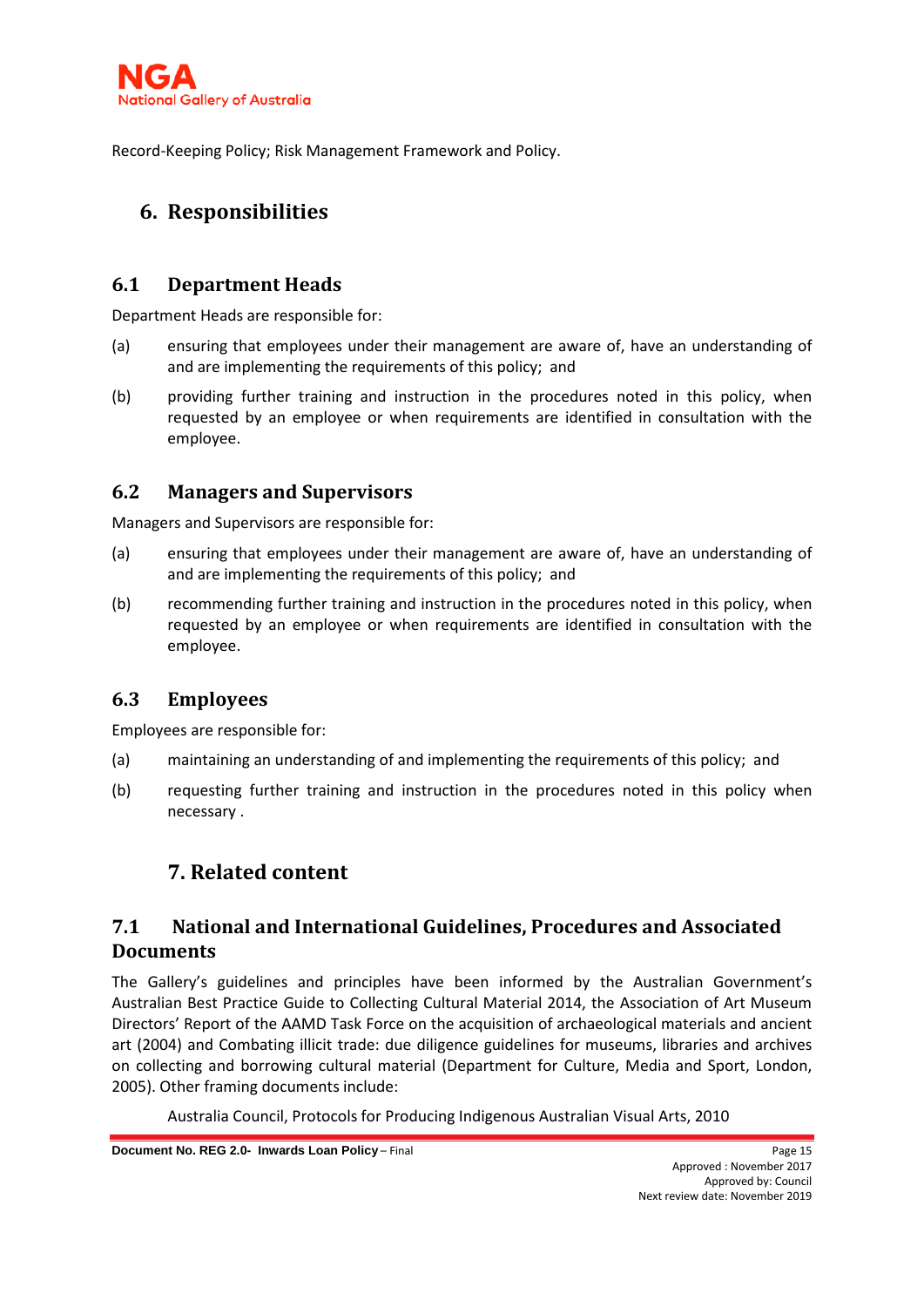

Convention on International Trade in Endangered Species of Wild Fauna and Flora (CITES) (Amendment) 1979

Museums Australia, Continuing Cultures, Ongoing Responsibilities, 2005

American Association of Art Museum Directors, Guidelines on the Acquisition of Archaeological Material and Ancient Art, 2013

UNESCO, The Hague Convention 1954, First Protocol 1954 and Second Protocol 1999

ICOM Code of Ethics, 2013

ICOM Red Lists

Ministry for the Arts, Cultural Gifts Program Guide, 2009

Museums Australia, Code of Ethics, 1999

Museums Australia, Continuing Cultures, Ongoing Responsibilities, 2005

Pacific Islands Museums Association Code of Ethics for Pacific Museums and Cultural Centres, 2006

Unidroit Convention on Stolen or Illegally Exported Cultural Objects, 1995

UNESCO Convention on the Means of Prohibiting and Preventing the Illicit Import, Export and Transfer of Ownership of Cultural Property, 1970

#### <span id="page-15-0"></span>**7.2 Legislation**

The Gallery recognises the 1970 UNESCO Convention on the Means of Prohibiting and Preventing the Illicit Import and Export and Transfer of Ownership of Cultural Property and complies with the Australian Government's Protection of Movable Cultural Heritage Act 1986. In addition, the Gallery adheres to the Code of Ethics for Museums (2004) of the International Council of Museums (ICOM) and the Code of ethics for art, history & science museums (1999) of Museums Australia, which preclude museums from participating in transactions involving illicit material.

#### <span id="page-15-1"></span>**7.2.1 Commonwealth**

Aboriginal and Torres Strait Islander Heritage Protection Act 1984 Biosecurity (Consequential Amendments and Transitional Provisions) Act 2015 Customs Act 1901 Environment Protection and Biodiversity Conservation Amendment (Wildlife Protection) Act 2001

Income Tax Assessment Act 1997

NGA Act 1975

Personal Properties Securities Act 2009

Protection of Cultural Objects on Loan Act 2013

Protection of Cultural Objects on Loan Regulation 2014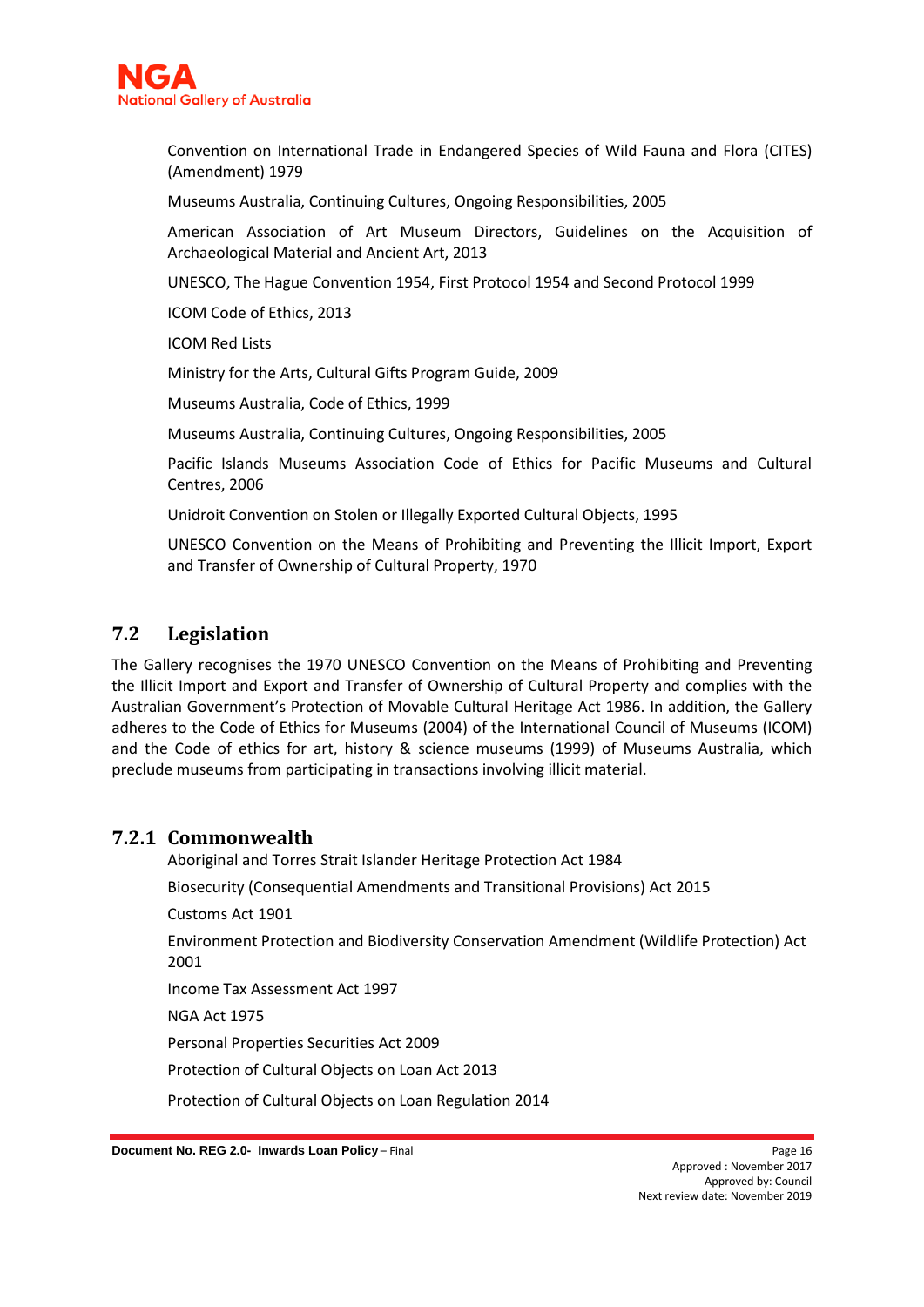

Protection of Movable Cultural Heritage Act 1986 Protection of Movable Cultural Heritage Regulation 1987 Public Governance, Performance and Accountability Act 2013

## <span id="page-16-0"></span>**7.2.2 Australian Capital Territory**

Freedom of Information Act 2016 Public Interest Disclosure Act 2012 Information Privacy Act 2014 Financial Management Act 1996 Financial Management Regulation 2005 Sale of Goods Act 1954 Sale of Goods (Vienna Convention) Act 1987 Territory Records Act 2002 Uncollected Goods Act 1996

This policy is also informed by the traditions and precedent set since the establishment of the Gallery.

## <span id="page-16-1"></span>**Policy review date**

September 2019